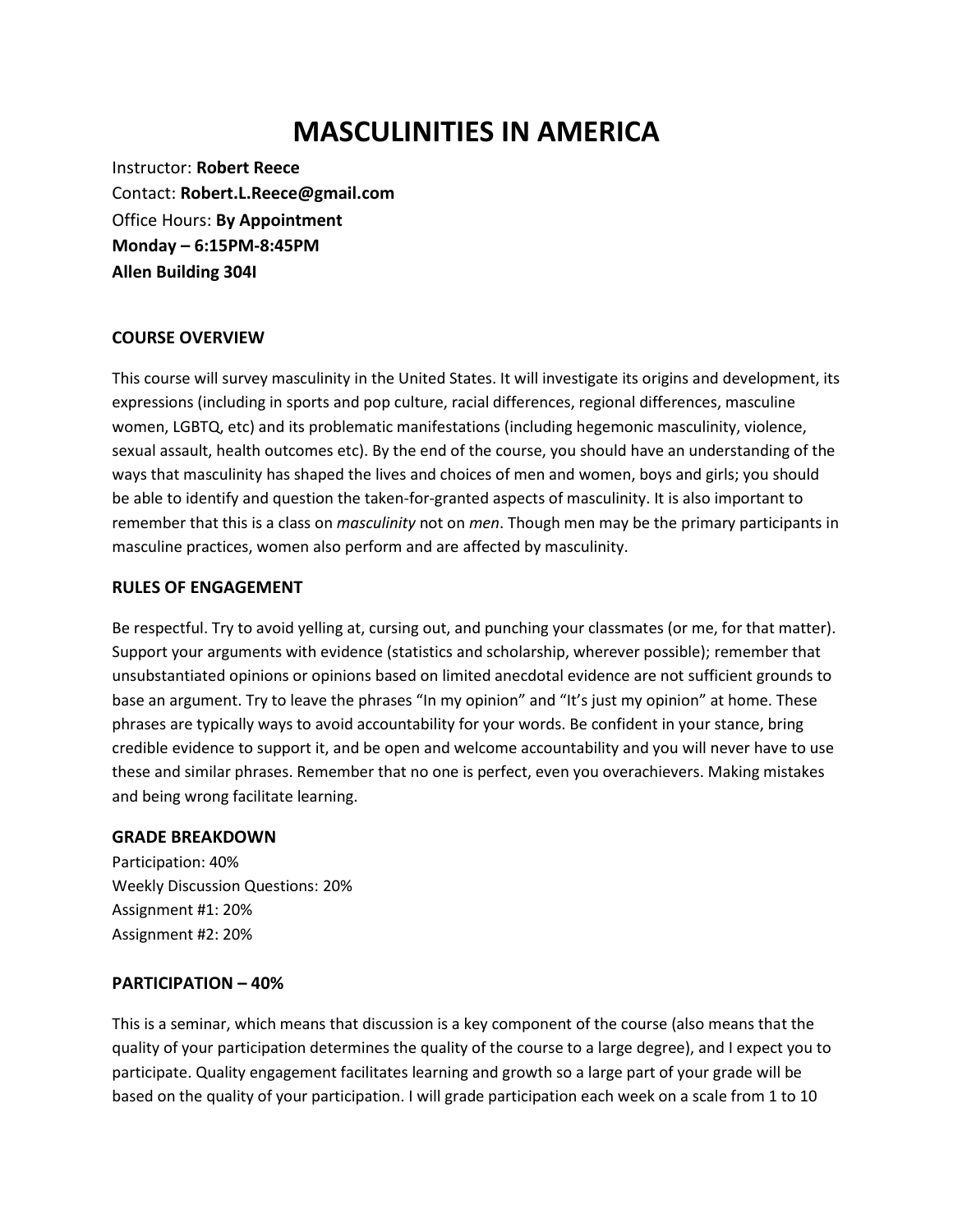with your grade based on the depth of your participation not necessarily the quantity of comments. A few thoughtful responses and questions will earn a better grade than a myriad of shallow responses (but silence will earn you nothing). Remember, don't be afraid to step outside of the box for fear of being wrong, just present your evidence.

Though I expect everyone to speak a few times per class (and your participation grade will be based largely on this), I recognize that the class is on the larger side and certain personality types tend to be less vocal and engage less. With this in mind, I will also set up a discussion forum on Sakai where you may post your thoughts on the readings or the class discussions or current events related to the readings or anything else you didn't get a chance to say in class. This forum will not sway your grade dramatically, but if used properly, you will be able to earn one or two extra points per week here.

Remember that the readings are a guide, a roadmap to direct your thinking for the week, but class discussion should not focus narrowly on the readings at hand. Class discussion should draw on the ideas presented in the readings to analyze current events and the world at large and build on other literature as necessary.

#### **WEEKLY DISCUSSION QUESTIONS – 20%**

Each week I expect you to submit by email a short summary of the themes of the readings (about 50- 100 words) accompanied by 5 discussion questions. These questions will also be graded weekly on a scale from 1-10. The questions should be deep and engaging and demonstrate that you have read and seek to make connections between the week's readings. Try to focus less on specificshallow questions about a specific reading and more on questions that draw on the consistent themes between multiple readings and their relationship to the broader social world. Remember, these are not questions for me to answer, or even for us to come to a single "right" answer, but questions that the readings raised for you that will push the in-class discussion forward. I will assemble the best of these questions each week to help guide in-class discussion. **Due: Noon on the** *Sunday* **before Monday's class.**

### **ASSIGNMENT #1: EXPLORING MASCULINE ITEMS – 20%**

Go to *one section* (electronics, food, toys, etc) of any store (Wal-Mart, Dick's Sporting Goods, Best Buy, Kroger, doesn't matter). Take pictures and write a 1-2page single spaced report on how the items in that section conform to, perpetuate, and display traditional masculinity. Think about things such as the colors, what acts the items conform to, what the words on the packaging imply, how the items contrast with similar feminine items in the same section, etc. Submit your most interesting pictures and essay as email attachments. Be prepared to discuss your findings in class. **Due: March 1 at Noon, which is the**  *Sunday* **before Monday's class.**

#### **ASSIGNMENT #2: INTIMATE CONVERSATION WITH A MAN – 20%**

Have an intimate conversation with an important masculine identified person in your life, could be a male spouse, father, a gay sibling, coach, a queer woman teacher, etc. Ask him/her about their idea of masculinity, what they think a "real man" looks like, where they learned those values, etc. Analyze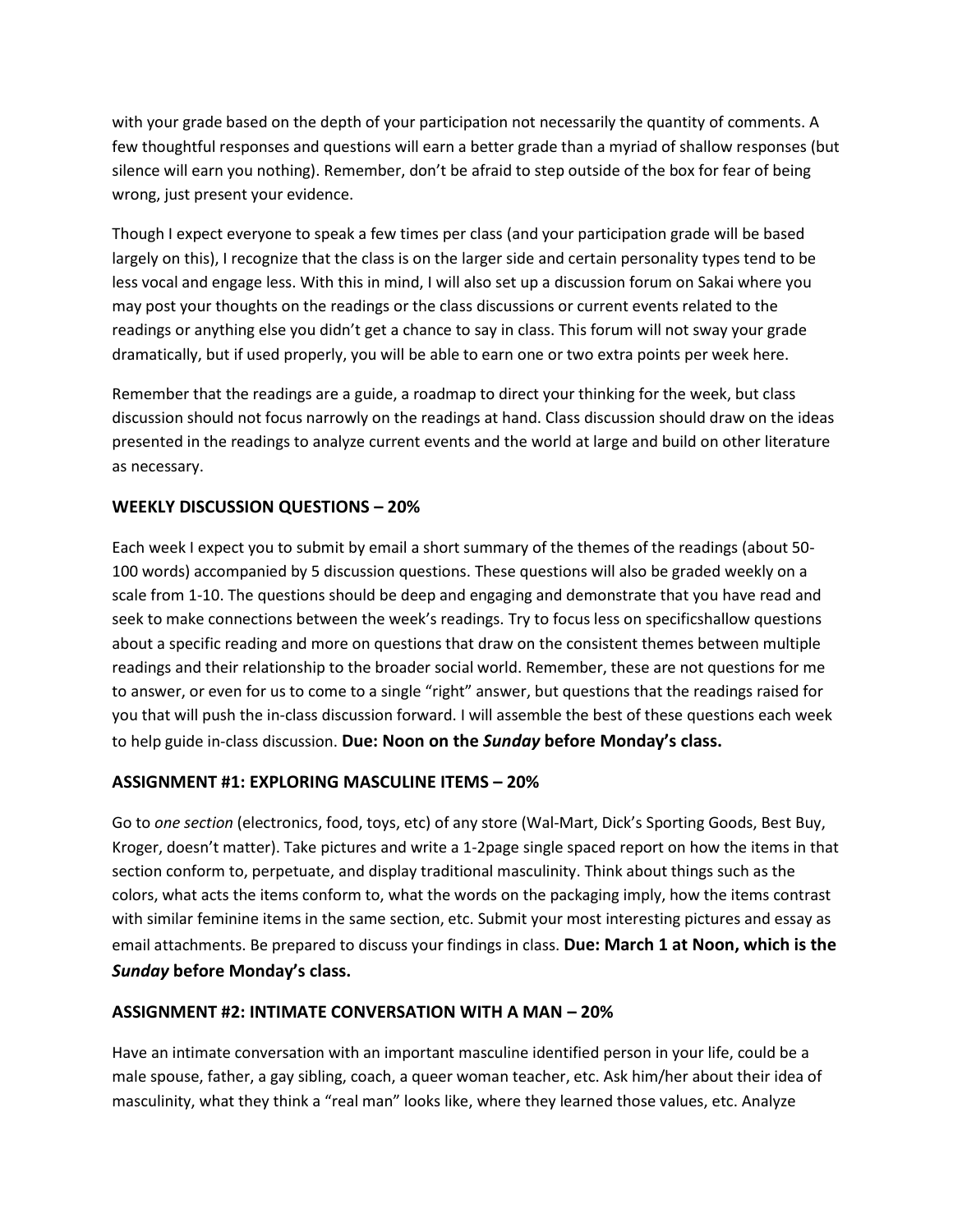his/her responses in the context of the ideas we have discussed in the course. Is this person conforming to traditional, hegemonic masculinity? In what ways? Is this person subverting traditional masculinity? In what ways? Did their masculine socialization happen in typical places? Was it atypical? Etc. Present your results in a 1-2 page singled spaced paper, submit your paper by email, and be prepared to discuss them in class. **Due: April 19 at Noon, which is the** *Sunday* **before class on Monday.**

# **READING SCHEDULE. (ALL READINGS ON SAKAI)**

### **January 7 – Class Introduction**

### **January 12 – What is Gender? What Is Masculinity?**

West, Candace, and Don H. Zimmerman. 1987. "Doing Gender." *Gender & Society* 1(2):125–51.

Connell, Raewyn. 2009. "Accountable Conduct: 'Doing Gender' in Transsexual and Political Retrospect." *Gender & Society* 23(1): 104-111.

West, Candace and Sarah Fenstermaker. 1995. "Doing Difference." *Gender & Society* 9(1): 8-37.

Collins, Patricia Hill, Lionel A. Maldonado, Dana Y. Takagi, Barrie Thorne, Lynn Weber, and Howard Winant. 1995. "Symposium On West and Fenstermaker's 'Doing Difference.'" *Gender and Society* 9(4): 491-506. *Read ONLY Collins, Weber, and Winant.* 

Collins, Patricia Hill. 1993. "Toward a New Vision: Race, Class, and Gender as Categories of Analysis and Connection." *Race, Sex, & Class* 1(1): 25-45.

Schrock, Douglas, and Michael Schwalbe. 2009. "Men, Masculinity, and Manhood Acts." *Annual Review of Sociology* 35(1):277–95.

Morris, Edward W. 2011. "Bridging the Gap: 'Doing Gender', 'Hegemonic Masculinity', and the Educational Troubles of Boys." *Sociology Compass* 5(1):92–103.

### **January 19 – Martin Luther King Jr. Day – NO CLASS – Take a nap**

### **January 26 – Race and Masculinity**

Chen, Anthony S. 1999. "Lives at the Center of the Periphery, Lives at the Periphery of the Center: Chinese American Masculinities and Bargaining with Hegemony." *Gender & Society* 13(5): 584-607.

Chua, Peter and Diane C. Fujino. 1999. "Negotiating new Asian-American masculinities: Attitudes and Gender Expectations." *The Journal of Men's Studies*, 7(3): 391-413.

Vasquez, Jessica M. 2014. "Gender across family generations: change in Mexican American masculinities and femininities." *Identities* 21(5): 1-19.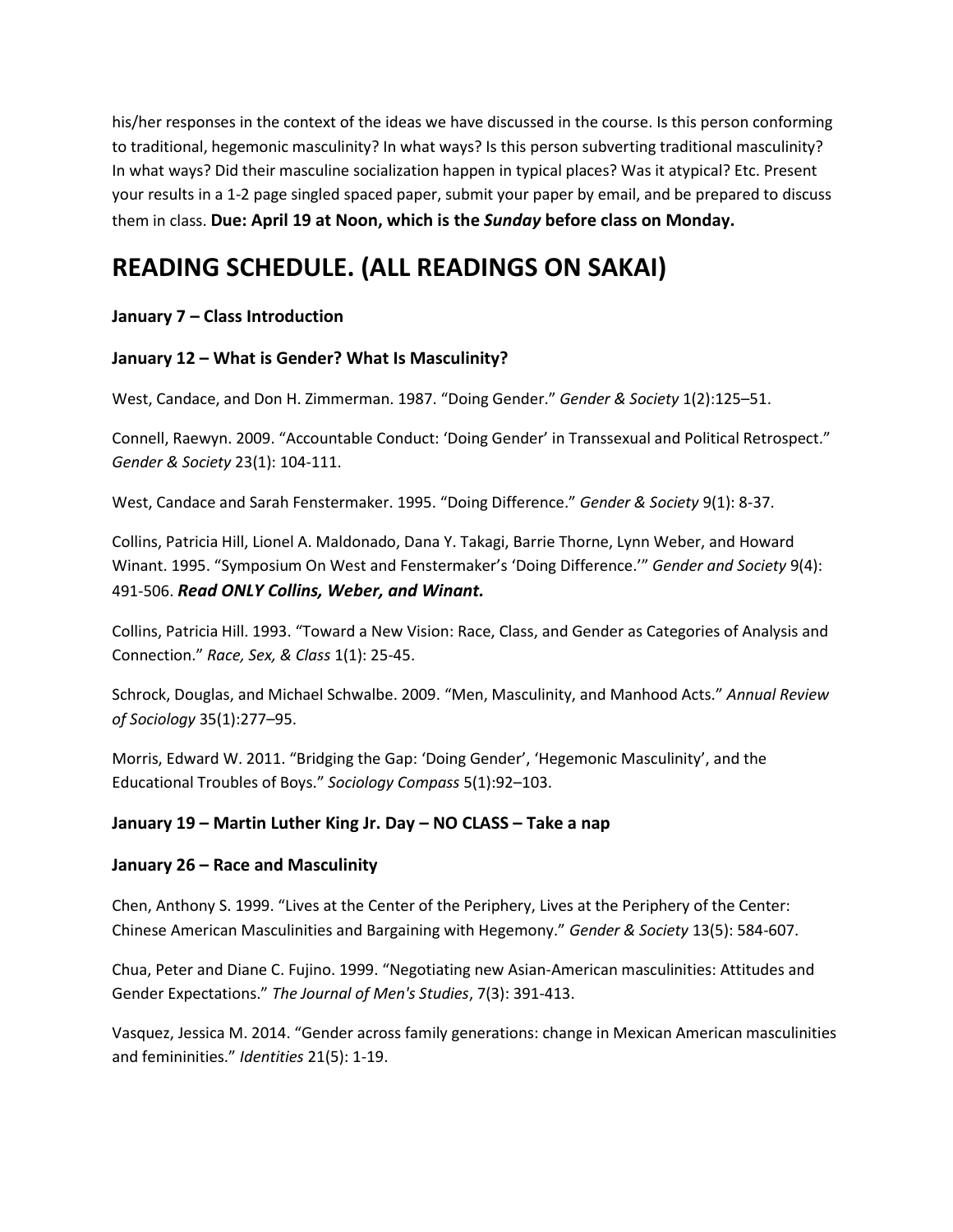Ramirez, Hernan. 2010. "Masculinity in the Workplace: The Case of Mexican Immigrant Gardeners." *Men and Masculinities* 14(1):97-116.

Wingfield, Adia Harvey. 2009. "Racializing the Glass Escalator: Reconsidering Men's Experiences with Women's Work." *Gender & Society* 23:(1): 5-26.

#### **February 2 – Sexuality and Masculinity**

Kane, Emily. 2006. "'No Way My Boys are going to Be Like That!': Parents' Responses to Children's Gender Nonconformity." *Gender and Society* 20(2): 149-176.

Ward, Jane. 2008. "Dude-Sex: White Masculinities and 'Authentic' Heterosexuality Among Dudes Who Have Sex With Dudes." *Sexualities* 11(4): 414-434.

Bird, Sharon R. 1996. "Welcome to the Men's Club: Homosociality and the Maintenance of Hegemonic Masculinity." *Gender & Society* 10(2):120-32.

Bridges, Tristan S. 2013. "A Very 'Gay' Straight?: Hybrid Masculinities, Sexual Aesthetics, and the Changing Relationship between Masculinity and Homophobia." *Gender & Society* 28(1):58-82.

Connell, R. W. 1992. "A Very Straight Gay: Masculinity, Homosexual Experience, and the Dynamics of Gender." *American Sociological Review* 57(6):735-51.

Pascoe, C. J. 2005. "'Dude, You're a Fag': Adolescent Masculinity and the Fag Discourse." *Sexualities* 8(3): 329-346.

#### **February 9 – Race, Sexuality, and Masculinity w/guest Allison Matthews**

Bowleg, Lisa. 2013. "'Once You've Blended the Cake, You Can't Take the Parts Back to the Main Ingredients': Black Gay and Bisexual Men's Descriptions and Experiences of Intersectionality." *Sex Roles* 68(11-12): 754-767.

Hunter, Marcus Anthony. 2010. "All the Gays are White and all the Blacks are Straight: Black Gay Men, Identity, and Community." *Sexuality Research and Social Policy* 7(2): 81-92

Froyum, Carissa M. 2007. "'At Least I'm Not Gay': Heterosexual Identity Making among Poor Black Teens." *Sexualities* 10(5): 603-622.

#### **February 16 – Queerness, Female Masculinity, and Transmen**

Schleifer, David. 2006. "Make Me Feel Mighty Real: Gay Female-to-Male Transgenderists Negotiating Sex, Gender, and Sexuality." *Sexualities* 9(1): 57-75.

Halberstam, Judith. 2005. "What's queer about queer studies now?" *Social Text* 23(3-4): 84-85.

Schilit, Kristen. 2006. "Just One of the Guys? How Transmen Make Gender Visible at Work." *Gender & Society* 20(4): 465-490.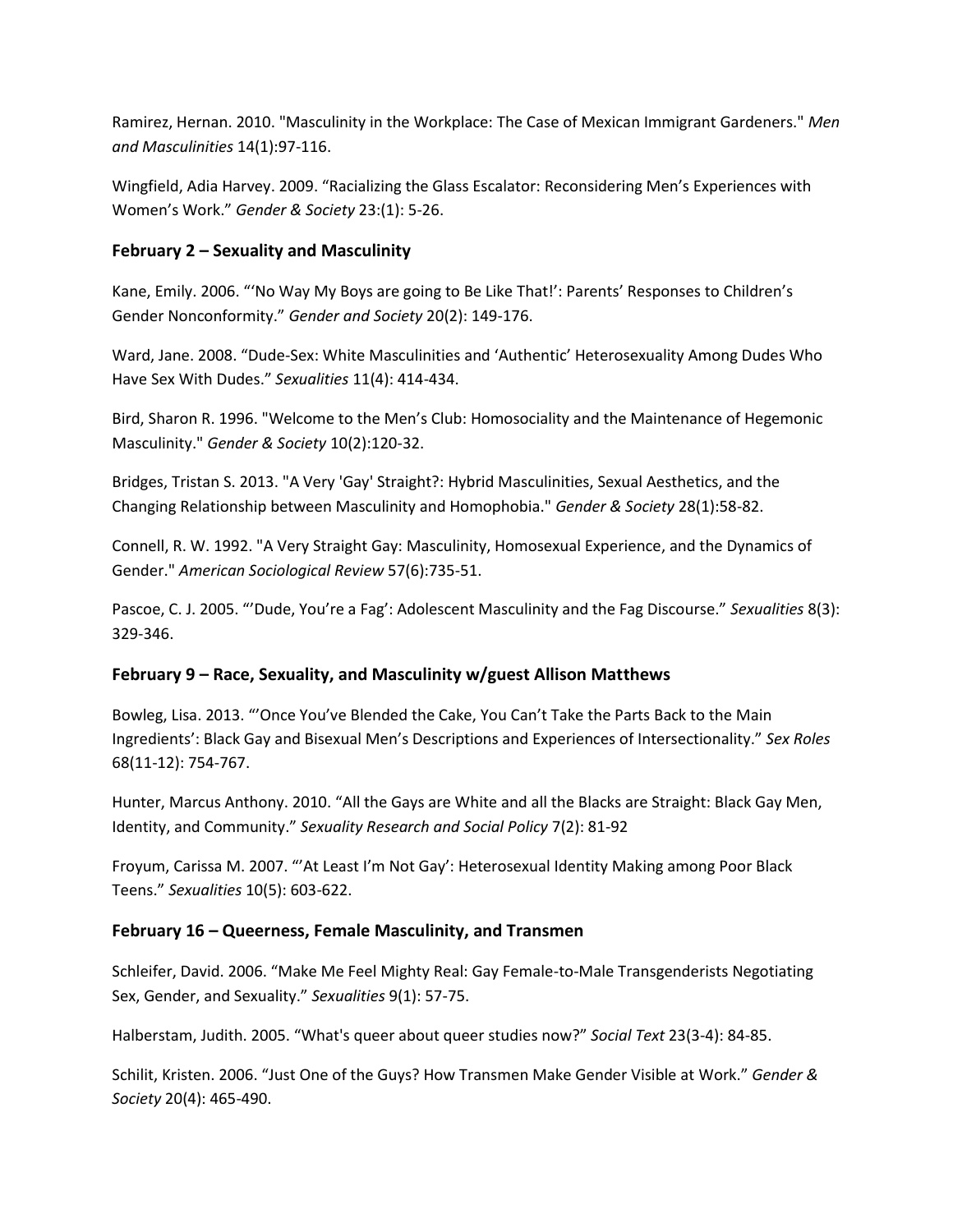#### **February 23 – Region, Place, and Masculinity**

Gender chapter of Robinson, Zandria F. 2014. *This Ain't Chicago: Race, Class, and Regional Identity in the Post-Soul South*.

Morris, Edward W. 2008. "'Rednecks,' 'Rutters,' and `Rithmetic Social Class, Masculinity, and Schooling in a Rural Context." *Gender & Society* 22(6):728–51.

Brandth, Berit and Marit S. Haugen. 2005. "Doing Rural Masculinity – From Logging to Outfield Tourism." *Journal of Gender Studies* 14(1): 13-22.

#### **March 2 – Assignment #1: Masculine Items**

#### **March 9 – Spring Break**

#### **March 16 – Sports and Masculinity**

Anderson, Eric. 2011. "Updating the outcome: Gay athletes, straight teams, and coming out in educationally based sports teams." *Gender & Society* 25(2): 250-268.

MacArthur, Heather J and Stephanie A. Shields. 2015. "There's No Crying in Baseball, or is There? Male Athletes, Tears, and Masculinity in North America." *Emotion Review* 7(1): 39-46.

Kidd, Bruce. 2013. "Sports and masculinity." *Sport in Society* 16(4): 553-564.

Fair, Brian. 2011. "Constructing Masculinity through Penetration Discourse: The Intersection of Misogyny and Homophobia in High School Wrestling." *Men and Masculinities* 14(4): 491-504.

Anderson, Eric. 2012. "Examining Media Contestation of Masculinity and Head Trauma in the National Football League." *Men and Masculinities* 15(2): 152-173.

#### **March 23 – Masculinity in Popular Culture**

Oware, Matthew. 2011. "Brotherly Love: Homosociality and Black Masculinity in Gangsta Rap Music." *Journal of African American Studies* 15(1): 22-39.

Palmer-Mehta, Valerie. 2006. "The Wisdom of Folly: Disrupting Masculinity in King of the Hill." *Test and Performance Quarterly* 26(2): 181-198.

Brown, Jeffrey A. 1999. "Comic Book Masculinity and the New Black Superhero." *African American Review* 33(1): 25-42.

Garlic, Steve. 2009. "Taking Control of Sex? Hegemonic Masculinity, Technology, and Internet Pornography." *Men and Masculinities* 12(5): 597-614.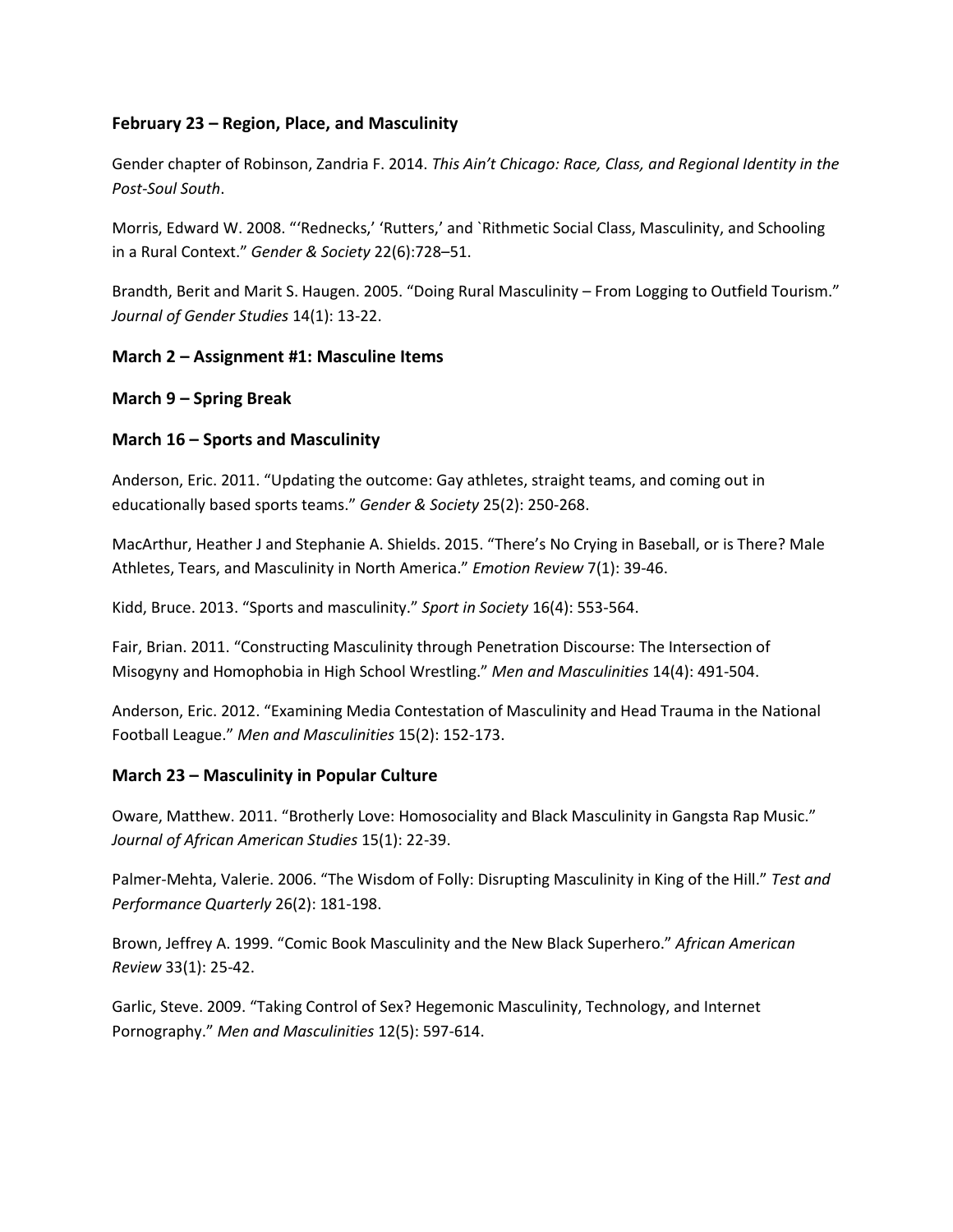#### **March 30 – Sexual Assault, Violence, and Masculinity**

Weiss, Karen G. 2008. "Male Sexual Victimization: Examining Men's Experiences of Rape and Sexual Assault." *Men and Masculinities* 12(3): 275-98.

Piccagallo, Jacqueline R., Terry G. Lilley, and Susan L. Miller. 2012. "'It's Cool to Care about Sexual Violence': Men's Experiences with Sexual Assault Prevention." *Men and Masculinities* 15(5): 507-525.

Ralson, Kevin M. 2012. "An Intersectional Approach to Understanding Stigma Associated with Male Sexual Assault Victimization." *Sociology Compass* 6(4): 283-292.

Anderson, Kristin L. and Debra Umberson. 2001. "Gendering Violence: Masculinity and Power in Men's Accounts of Domestic Violence." *Gender & Society* 15(3): 358-380.

Stanley, Nicky, Benedict Fell, Pam Miller, Gill Thomson, and John Watson. 2010. "Men's Talk: Men's Understandings of Violence Against Women and Motivations for Change." *Violence Against Women* 18(11): 1300-1318.

Durfee, Alesha. 2011. "'I'm not a victim, she's an abuser.': Masculinity, Victimization, and Protection Orders." *Gender & Society* 25(3): 316-334.

#### **April 6 – Health and Masculinity**

Watkins, Daphne C., B. Lee Green, Brian M. Rivers, Kyrel L. Rowell. 2006. "Depression and black men: implication for future research." *The Journal of Men's Health & Gender* 3(3): 227-235.

Branney, Peter and Alan White. 2008. "Big boys don't cry: depression and men." *Advances in Psychiatric Treatment* 14: 256-262.

Springer, Kristen W. and Dawne M. Mouzon. 2011. "'Macho Men' and Preventative Health Care: Implication for Older Men in Different Social Classes." *Journal of Health and Social Behavior* 52(2): 212- 227.

Courtenay, Will H. 2000. "Constructions of masculinity and their influence on men's well-being: a theory of gender and health." *Social Science & Medicine* 50(10): 1385-1401.

#### **April 13 – Feminism and Masculinity**

Breeze, William. 2007. "Constructing a Male Feminist Pedagogy: Authority, Practice, and Authenticity in the Composition Classroom." *Feminist Teacher* 18(1): 59-73.

Flood, Michael. 2011. "Men as Students and Teachers of Feminist Scholarship." *Men and Masculinities* 14(2): 135-154.

Kaufman, Michael. 1999. "Men, Feminism, and Men's Contradictory Experiences of Power." Pp 59-83 in *Men and Power* edited by Joseph A. Kuypers. Halifax: Fernwood Books.